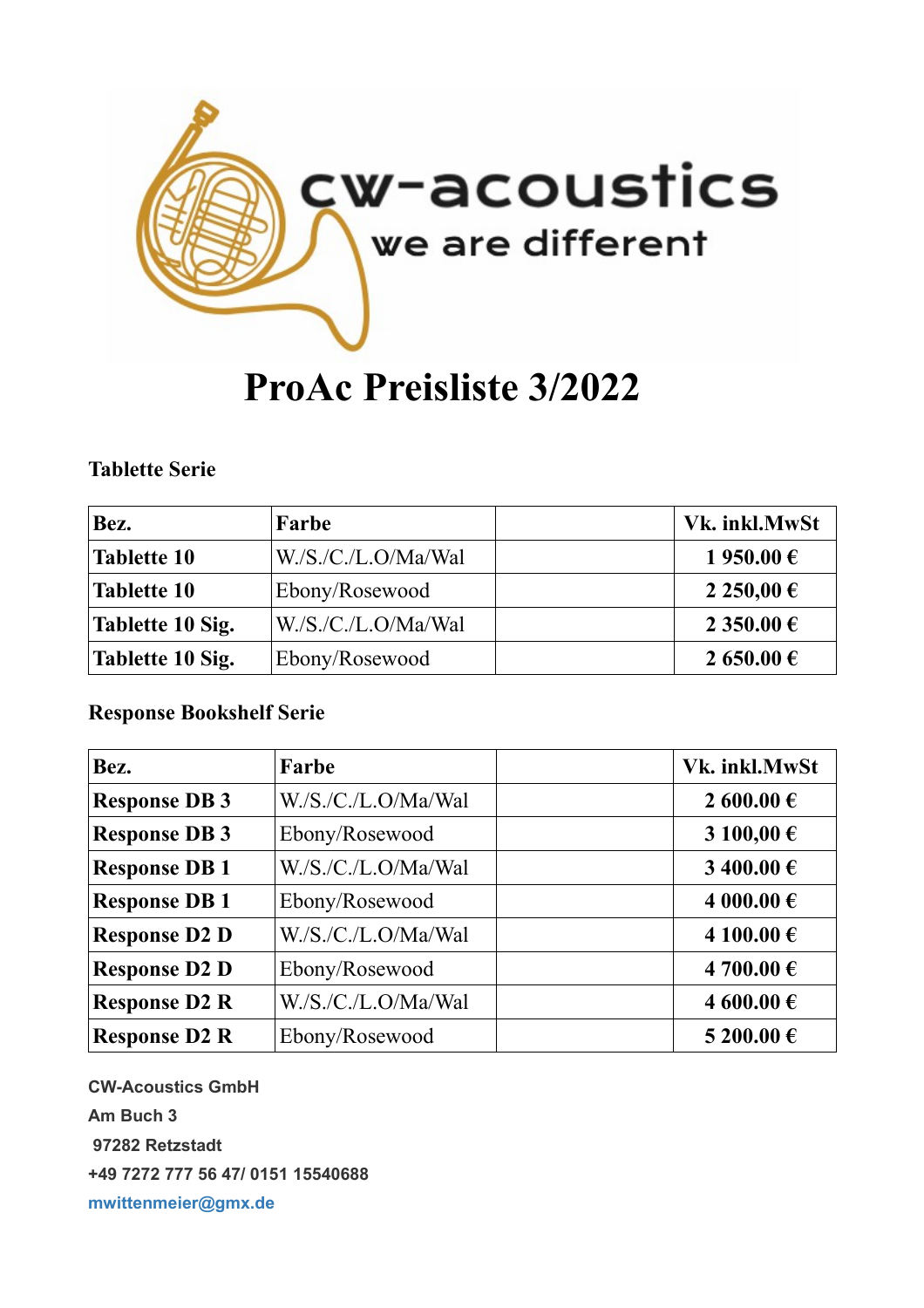

## **Response Floorstand Serie**

| Bez.                                    | Farbe                                        | Ek. exkl. MwSt   Vk. inkl.MwSt |                     |
|-----------------------------------------|----------------------------------------------|--------------------------------|---------------------|
| <b>Response DT-8</b>                    | W.S./C./L.O/Ma/Wal                           |                                | 3 650.00 €          |
| <b>Response DT-8</b>                    | Ebony/Rosewood                               |                                | 4 700.00 €          |
|                                         | <b>Response D 20 R/D W./S./C./L.O/Ma/Wal</b> |                                | 5 100.00€           |
| Response D 20 R/D Ebony/Rosewood        |                                              |                                | 5 750.00 €          |
|                                         | Response D 30 R/D   W./S./C./L.O/Ma/Wal      |                                | 8 200.00 $\epsilon$ |
| Response D 30 R/D Ebony/Rosewood        |                                              |                                | 9 300.00 €          |
|                                         | <b>Response D 48 R/D W./S./C./L.O/Ma/Wal</b> |                                | 10 500.00 €         |
| <b>Response D 48 R/D</b> Ebony/Rosewood |                                              |                                | 11 800.00 €         |

**CW-Acoustics GmbH Am Buch 3 97282 Retzstadt +49 7272 777 56 47/ 0151 15540688 [mwittenmeier@gmx.de](mailto:mwittenmeier@gmx.de)**